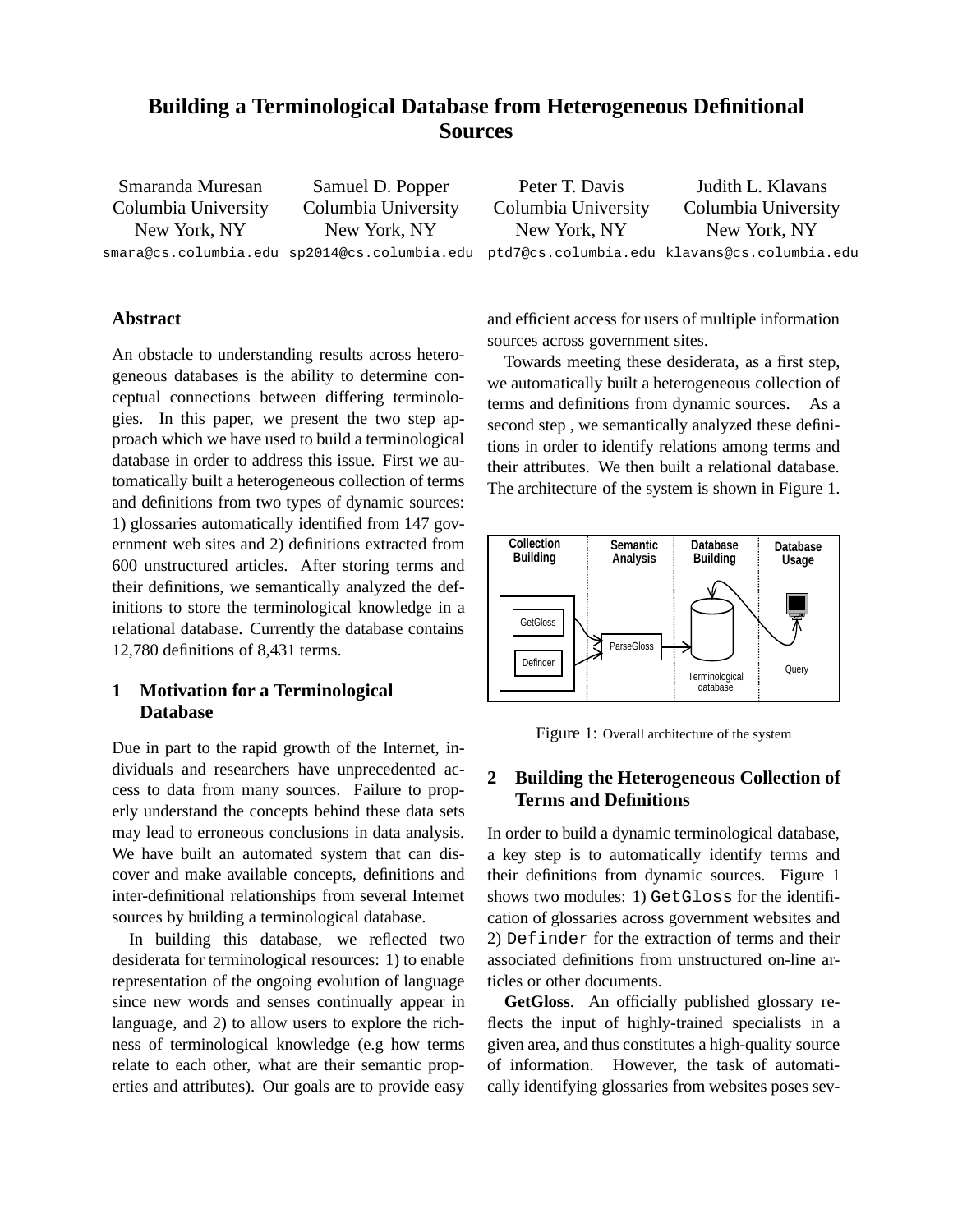eral challenges: 1) glossaries can constitute small deeply embedded parts of a web page; 2) there is no standard HTML tag formatting for marking (term,definition) pairs; 3) a web page can contain what might appear to be (term,definition) pairs, but are not (e.g. lists of modules in system). Get-Gloss is a system for extracting glossaries embedded in web pages (Klavans et al., 2002). A generic crawler downloads pages from domains specified to it, and passes these pages to a two stage Analyzer. First, the Identification component finds lists of (term,definition) candidates in a page using keyword and rule-based algorithms. Second, the Categorizer component filters out the false candidates.

**Definder**. Although useful, on-line glossaries are static, incomplete, and often geared towards one domain. To supplement GetGloss, we have developed a system to extract definitions from unstructured on-line articles to automatically build a dynamic dictionary from text. We first developed a robust rule-based system to extract the most reliable definitional patterns, using both shallow and deep parsing. The system is described in (Klavans and Muresan, 2001). In current research, the results of this system are used as seed tuples *(term, definition)* in a bootstrapping algorithm similar to the one in (Riloff and Jones, 1999).

#### **3 Building the Terminological Database**

These two techniques yield unrelated lists of terms and definitions from multiple sources, with no coherent way to represent or use the results. The purpose of constructing a unified database was to address this problem. Our approach has two steps: 1) semantic analysis of definitions using the ParseGloss system, and 2) building a relational database. In this way, we move towards a more efficient way to handle the amount of data from different sources, multiple definitions for the same term that can be inconsistent with one another, and need for dynamically updating the collection. Ultimately, semantic analysis will provide semantic consistency, and a relational database provides efficient storage, fast access to data, with suitable query and updating mechanisms.

**ParseGloss.** Semantically parsing definitions extracted from heterogeneous sources is a challeng-



Figure 2: Two Views of the Database: Hierarchical (left) and Flat Concept-oriented (right)

ing task. The ParseGloss module (Klavans et al., 2002) involves an initial shallow syntactic parse of the definition. Rule-based and statistical methods are then used to derive attributes and semantic relationships among concepts (*hypernym* which is the genus-phrase, *synonym*, *purpose*, *modifier*, etc.). This semantic analysis provided by Parse-Gloss transforms the definitions to a more structured representation that can be encoded in a relational database.

The database has two main logical views as shown in Figure 2. The first is a *hierarchical structure*, based on the origin of the definitions. Each glossary contains multiple terms. Each term may contain several definitions. A definition will have associated with it a concept. A given concept may have several definitions, that comes from different sources. Another view is a *flat concept-oriented view*. The database can be considered to simply hold a series of definitions for many concepts, along with information about each concept and definition. There is a many-to-many relation between terms and concepts (expressing the notion of synonymy and polysemy). Thus an arbitrarily complex graph may emerge instead of a forest of hierarchical trees. These multiple views of the database allow expressive query facilities for the user.

The database can also encode an arbitrarily complex amount of data for a definition. A relations table is provided to relate any concept to any other concepts. An item at any level may have a property associated with it, whose semantics is defined by the particular application that uses it. The database was designed to allow for high degrees of normalization. We use XML as data transport between the defini-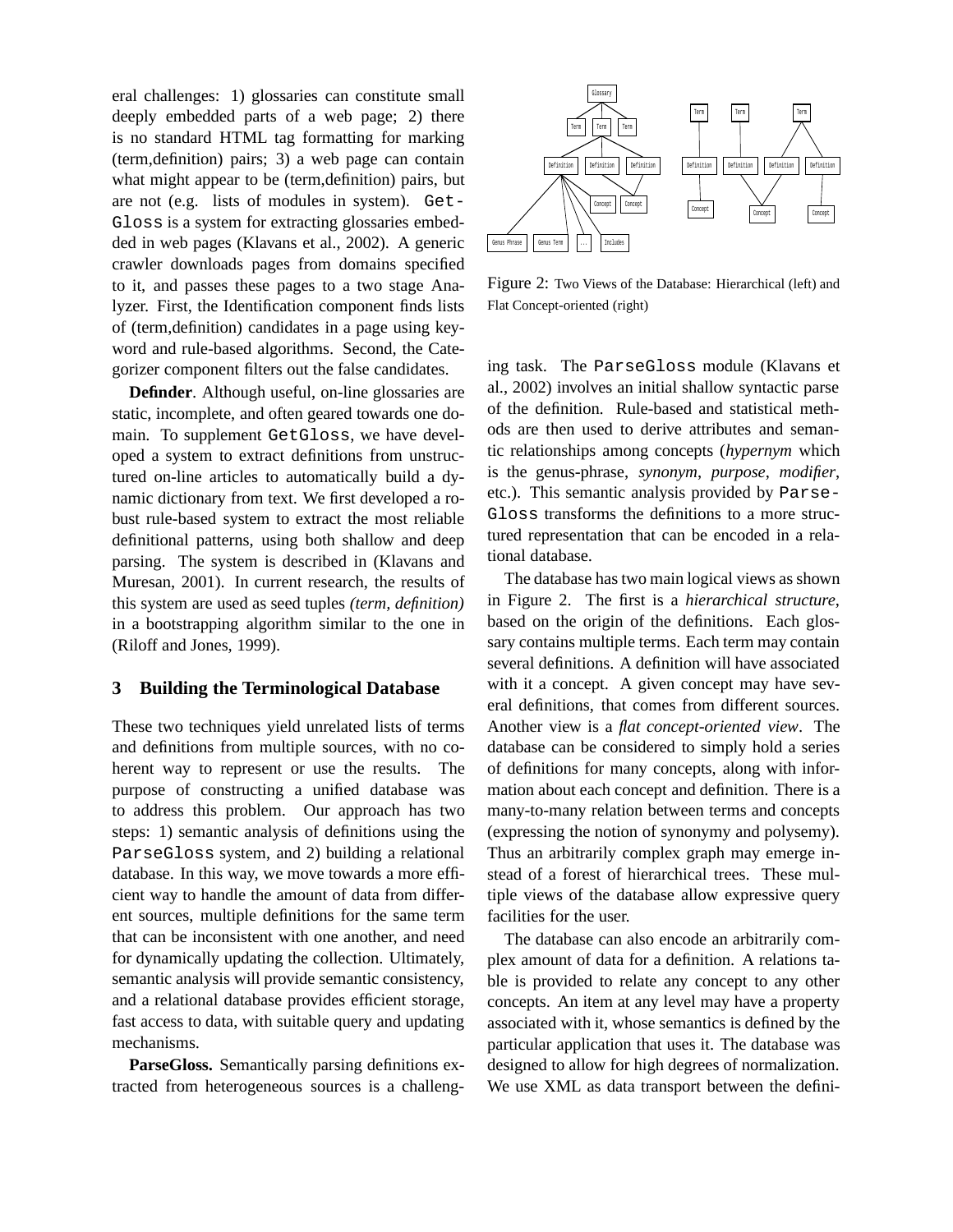

Figure 3: Precision, Recall, and  $F_1$  for the GetGloss Categorizer for different score ranges.

tion extraction modules, semantic analysis component and the database.

#### **4 Evaluation and Experiments**

## **4.1 Collection building**

**GetGloss**. Since GetGloss is the input to a semantic analysis component, it is important to have high precision. We have modified the Categorizer component such that each candidate glossary is assigned a score through a linear combination of weighted features. If the score is below a threshold, it is considered to be a true glossary. We have tested the effect of different thresholds on precision and recall on a set of 300 manually categorized candidate glossaries randomly chosen from a set of 2400 candidates extracted by the GetGloss Identification component. Figure 3 shows the effect of different score ranges on precision and recall (Range 0 represents scores below -100, range 1 is scores between -100 and -51, and so on). As can be seen, between range 3 and 4 we obtained 82.12% precision and recall. Setting a lower threshold can increase the precision to above 90%, but recall decreases.

**Definder**. In order to thoroughly evaluate this system we focused on several dimensions: 1) performance of the definition extraction algorithm in terms of precision and recall measured against human performance; 2) quality of the generated dictionary definitions as judged both by non-specialists and by medical specialists; 3) coverage of on-line dictionaries. For the first evaluation, the rule-based version achieved 86.95% precision and 75.47% recall (Klavans and Muresan, 2001), while the hy-

| Definition                                 | Source          |
|--------------------------------------------|-----------------|
| Redness, swelling, heat and pain resulting | <b>GetGloss</b> |
| from injury to tissue (parts of the body   |                 |
| underneath the skin). Also known as        |                 |
| swelling.                                  |                 |
| A characteristic reaction of tissues to    | <b>GetGloss</b> |
| disease or injury; it is marked by four    |                 |
| signs: swelling, redness, heat, and pain.  |                 |
| The body 's response to irritation, by     | Definder        |
| releasing chemicals that attack germs and  |                 |
| tissues and also repair the damage done.   |                 |
| A local reaction to irritation, injury, or | Definder        |
| infection characterized by pain, swelling, |                 |
| redness, and occasional loss of function.  |                 |

Table 1: Definitions of the term *inflamation*

brid method with bootstrapping achieved better recall, 84.60%, with an insignificant decrease in precision, 86.27%. The second evaluation showed that Definder's definitions were accurate and complete as judged by specialist users, and useful and readable by non-specialists. The third evaluation showed that existing resources are far from being complete, and Definder's output is useful to enhance these resources (Klavans and Muresan, 2001).

#### **4.2 Semantic Analysis**

To measure the accuracy of ParseGloss, a corpus of 100 terms and their definitions was randomly collected from a varied sample of glossaries. In both paper-based and web-based settings, human subjects were then asked to identify the *most important word or phrase* of the definition, and to list additional properties of the definition. For each additional property, subjects were asked to quantify the relationship to the term. The responses are collected to create a gold standard corpus of definitions together with their semantic analysis. We are in the process analyzing results to benchmark the current Parse-Gloss implementation, and to evaluate further improvements to the system (Klavans et al., 2003).

#### **4.3 Database building**

We performed a quantitative evaluation of the knowledge contained in the database. There are currently 12,780 definitions and 8,431 terms represented in the database from 147 government web sites and 600 articles. An example of one term with many definitions from several sources (different glossaries in case of GetGloss, different arti-